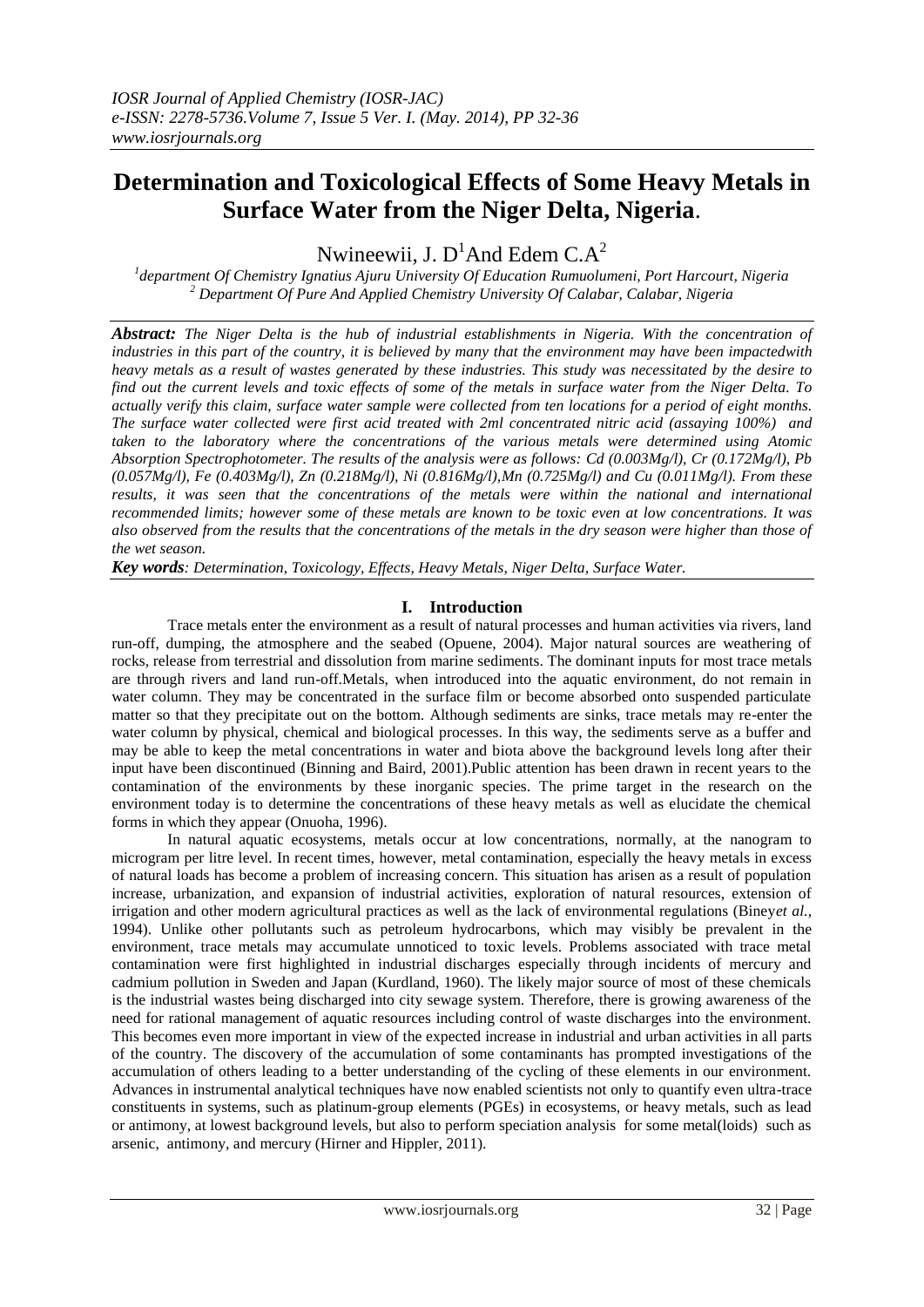# **II. Water sample collection for heavy metals analyses**

Water sample were collected from the following communities vizAgbonchia, Aleto, Abam, Ogan and Okrika Riverin the South Eastern part of Rivers State of the Niger Delta, Nigeria. The specific sampling points were location I(Agbonchia1),location2(Agbonchia2),location3(petrochemicals),location4(Dredging), location5(slaughter), location6(Railway), location7(NNPC QTRS), location8(Abam), location9(Ogan), location10(Okrika River). Sampling of surface water was carried out monthly (July 2010-February 2011) for the determination of the concentration of heavy metals (Cr, Cu, Cd, Ni, Zn, Fe, Mn,Pb).The sample containers (1L plastic bottles) for heavy metals analyses were first rinsed with nitric acid and upon collection of the water sample was treated with 2ml concentrated nitric acid (assaying 100%) prior to storage in cool boxes to stabilize the oxidation state of the metals (APHA, 1998).

# **III. Determination of the concentrations of heavy metals in surface water**

Surface water samples, previously acid treated after collection were sub sampled for determination of metal contents by atomic absorption spectrophotometric method using Buck Scientific model 200A Spectrophotometer.All manipulations were carried under controlled conditions to avoid contaminations. The concentrations of metals in the water sample were calculated by the extrapolation of the absorbance of the sample from the calibration curve.

### **IV. Results And Discussion**

A specific trend was noticed in the distribution of the concentrations of the metals from one location to another. From Table 1, it was observed that there was a gradual decrease in the concentrations of metals from location 3 (PTC) to other locations downstream implying that dilution may have taken place. Locations 1(AGAI) and 2 (AGA2) are upstreamlocations and the concentrations of metals at these locations were lower as compared to others. It was observed from Table 2 that the concentrations of metals were higher during dry season as to the wet season.The lower levels in the wet season may be attributed to dilution, continuous water exchange and sedimentation, "solution effect" consequent upon a process where ions bound in previous semi-dry land by decaying maorophytes are dissolved as water level increases with inundation of fringing swamp and riparian zones (Welcome, 1986).

| Locations      |       |       |       |       |       |       |       |       |       |       |                  |
|----------------|-------|-------|-------|-------|-------|-------|-------|-------|-------|-------|------------------|
| <b>Metals</b>  |       | ↑     | 3     | 4     | 5     | 6     | ┑     | 8     |       | 10    | $x + SD$         |
|                |       |       |       |       |       |       |       |       |       |       |                  |
| C <sub>d</sub> | 0.002 | 0.002 | 0.006 | 0.005 | 0.003 | 0.003 | 0.003 | 0.003 | 0.002 | 0.001 | $0.0033 + 0.019$ |
| Cr             | 0.018 | 0.032 | 0.257 | 0.208 | 0.301 | 0.287 | 0.269 | 0.147 | 0.108 | 0.100 | $0.172 + 0.132$  |
| Pb             | 0.015 | 0.034 | 0.152 | 0.071 | 0.066 | 0.058 | 0.056 | 0.047 | 0.042 | 0.030 | $0.057 + 0.067$  |
| Fe             | 0.179 | 0.165 | 0.684 | 0.538 | 0.473 | 0.405 | 0.458 | 0.391 | 0.371 | 0.368 | $0.403 + 0.197$  |
| Zn             | 0.097 | 0.094 | 0.306 | 0.243 | 0.253 | 0.208 | 0.238 | 0.290 | 0.215 | 0.238 | $0.218 + 0.181$  |
| Ni             | 0.128 | 0.155 | 1.812 | .459  | 1.387 | 1.090 | 0.963 | 0.908 | 0.386 | 0.364 | $0.865 + 0.816$  |
| Mn             | 0.266 | 0.738 | 1.445 | 1.328 | 1.183 | 0.616 | 0.601 | 0.383 | 0.366 | 0.325 | $0.725 + 0.475$  |
| Cu             | 0.003 | 0.008 | 0.025 | 0.021 | 0.023 | 0.013 | 0.010 | 0.008 | 0.005 | 0.004 | $0.011 + 0.014$  |

**Table1: Mean and standard deviation of heavy metal concentrations in surface water from Eleme creeks.**

**Table2 : Seasonal Mean and range of heavy metals concentrations (mg/l) in surface water from Eleme creeks**

|                | <b>Wet Season</b> |                   | <b>Dry Season</b> |                   |
|----------------|-------------------|-------------------|-------------------|-------------------|
| <b>Metals</b>  | Mean              | Range             | Mean              | Range             |
| C <sub>d</sub> | 0.002             | $0.0001 - 0.0070$ | 0.004             | $0.0010 - 0.0080$ |
| Cr             | 0.180             | $0.0010 - 0.4310$ | 0.166             | $0.0220 - 0.4290$ |
| Pb             | 0.046             | $0.0004 - 0.7390$ | 0.068             | $0.0130 - 0.4370$ |
| Fe             | 0.324             | $0.0630 - 0.7610$ | 0.482             | $0.0870 - 0.8400$ |
| Zn             | 0.084             | $0.0197 - 0.2140$ | 0.035             | $0.1140 - 0.6990$ |
| Ni             | 0.441             | $0.0080 - 1.1340$ | 1.338             | $0.0610 - 2.8590$ |
| Mn             | 0.671             | $0.0491 - 1.8691$ | 0.779             | $0.0213 - 1.6892$ |
| Cu             | 0.005             | $0.0011 - 0.0087$ | 0.019             | $0.0024 - 0.0630$ |

# **V. Cadmium**

The mean concentration of cadmium in surface water with standard deviation was 0.003+ 0.019mg/l. The lowest concentration of 0.001mg/l was recorded at location 10 (0KR) and the highest concentration of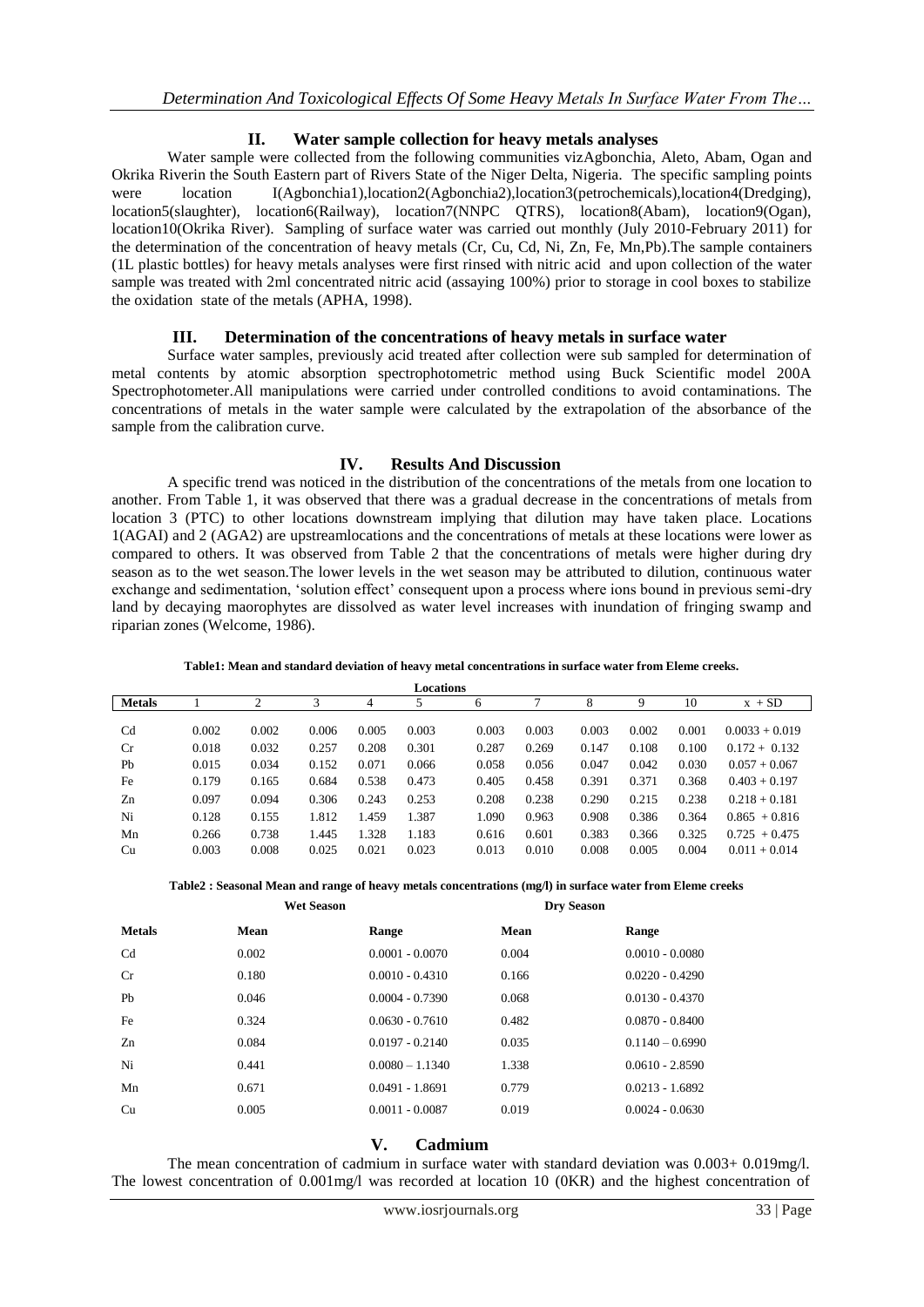0.006mg/l was obtained at location 3 (PTC) as shown in Table 1. The mean concentration in the wet season was 0.002mg/l while that in the dry season was 0.004mg/l (Table 2). Results of the 2-way ANOVA revealed that there was a significant variation between the sampling points and sampling periods implying variations in the distribution of Cd concentrations at different sampling points and sampling periods consequent upon variable factors that may have affected the concentrations. The levels of cadmium obtained in this study are similar to those obtained in some Nigerian rivers (Mahre*et al.,*2007; Benson and Etesin, 2008).The concentrations of cadmium are also within the maximum permissible limit of 0.03mg/l (WHO, 2003) and less than 1.0m/l by (FEPA, 1991). A comparison of the results obtained in this study with those by others revealed that cadmium levels in the Niger Delta are within the levels recommended by the regulating authority in Nigeria and those of international bodies. Cadmium even in small concentrations may be toxic. At high levels, the liver and kidneys are target organs, while at lower concentrations, the pancreas and spleen may be affected.

#### **VI. Chromium**

The mean concentration recordedfor chromium in surface water was 0.i72mg/l and the standard deviation was 0.132mg/l. The lowest concentration of 0.018 mg/l was found at location 1 (AGA 1) while the highest concentration of 0.301mg/l was obtained at location 5 (SLR). The concentration of chromium in the dry season was 0.166mg/l while 0.180mg/l was the concentration in the wet season (Table 2). Results of the 2-way ANOVA show that there was a significant variation in the concentrations of Cr between locations and months of sampling. FEPA (1991) recommended level for chromium is less than 1.0m/l. The recommended limit for chromium in effluents from petrochemicals manufacturing is 0.1mg/l (World Bank, 1990). A Comparison of the levels obtained from this study with those obtained by others reveals that Cr concentrations are within level stipulated by the regulating authority in Nigeria. The highest concentration of chromium at location 5 (STR) may be attributed to the wastes generated from the slaughter in addition to the input from the Petrochemicals Company. In animals" studies, chromium was found to accumulate mainly in liver, kidneys, spleen and bone marrow after both oral and paternal administration of different compounds. In humans, the highest concentrations are found in hilar humph nodes and lungs, followed by spleen, liver, and kidneys (Janus and Kranjc, 1990). Ingestion of 1-5g of "chromate" may results in severe acute effects such as gastrointestinal disorders, haemorrhagic diathesis, and convulsions.

## **VII. Lead**

The obtained mean concentration of lead in surface water was 0.057mg/l while the standard deviation was 0.067mg/l. It was observed that the lowest mean concentration of 0.015mg/l was obtained at location1 (AGA1) while the highest concentration of 0.152mg/l was obtained at location 3 (PTC) as shown in Table 1. Results of analyses show that the mean concentration of Pb obtained in the wet season was 0.0046mg/l while that in the dry season was 0.067mg/l (Table 2). Results of the 2-way ANOVA show that there was a significant variation in the concentration of lead between sampling points and the periods of sampling. The levels of lead obtained in this study are considerably similar to those obtained for Iko River in AkwaIbom state (Benson and Etesin, 2008). FEPA (1991) recommended level of lead in surface water is less than 1.0mg/l while 0.01mg/l is recommended by (WHO, 1984; ANZECC, 2000). The results obtained from this study are in good agreement with Nigeria recommended limits. It was observed that there was a gradual decrease in the concentrations of this metal from location 3 (PTC) downstream to location 10 (OKR). This shows that there was gradual dilution of Pb concentrations as the water flows from the point source (PTC) downstream. In addition to the increase in concentrations of lead which is presumed to come from the Petrochemicals Company, surface run-off containing other materials such as paint pigments from spraying workshops close by and metal fuel additives are potential contributing factors (Ibok et al., 1989; Kokovides et al., 1992). Leachates from domestic wastes and even those from surface sediments during wet season are good contributors. Early symptoms of lead poisoning in adults are commonly nonspecific and include depression, loss of appetite, abdominal pain, nausa, diarrhea and constipation (Merrill et al., 2007).

#### **VIII. Iron**

The mean concentration of iron in surface water with standard deviation was  $0.403 + 0.197 \text{mg/l}$ . The lowest concentration of 0.165mg/l was obtained at location 2 (AGA2) while the highest concentration of 0.684mg/l was obtained at location 3 (PTC) (Table 1). The levels of iron in the wet and dry season were 0.324mg/l and 0.482mg/l respectively (Table 2). Results of the 2-way ANOVA show that there was a significant difference in the concentrations of iron between the sampling locations and the periods of sampling. Eleme petrochemicals EIA (1992) gaves a concentration of iron of 0.69mg/l in Eleme water. The results obtained from the study are within recommended levels. Iron is an essential element in humans forming part of hemoglobin, myoglobin and enzymes. The element is estimated to be  $60-70$  mg/g in humans. Iron and manganese are found in relatively high concentrations in fresh water ecosystems, and in many respects can be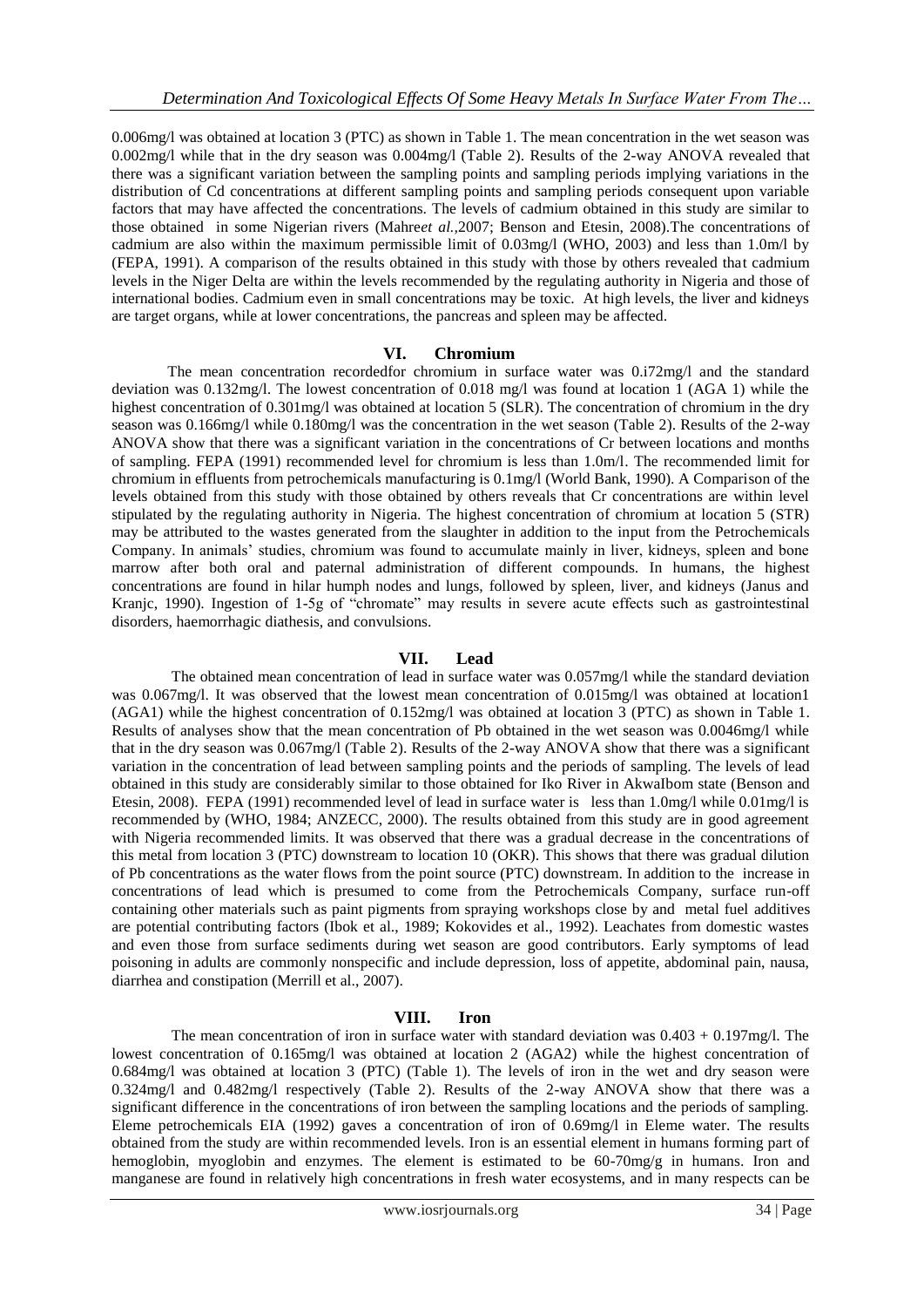viewed as "master metal" owing to their ability to influence the cycles of other biologically important elements through both microbial mediated and abiotic reaction Giblin (2009). However, exposure to excess levels of iron greater than 50-100mg/day may result in pathological deposition of iron in the body tissues, the symptoms of which are fibrosis of pancreas, diabetes mellitus and liver cirrhosis (Richard, 1996).

# **IX. Zinc**

The recorded mean concentration for zinc in surface water with standard deviation was 0.218 + 0.181mg/l. The lowest concentration of 0.094mg/l was obtained at location2 (AGA2) while the highest concentration of 0.306m/l was obtained at location3 (PTC) as shown in Table 1. The mean concentration of zinc in the surface water during wet season was 0.084mg/l while that in the dry season was 0.0351mg/l (Table 2). Results of the 2-way ANOVA show that there was a significant variation in the concentration of zinc between the sampling locations and sampling periods. The Petrochemicals Company EIA (1992) gave the concentration of zinc as 0.26mg/l in water at Eleme while FEPA (1991) gives the permissible limit in the concentration of zinc in water to be less than 1.0mg/l. The zinc concentration for United States drinking water varies between 0.06 and 7.0mg/l with a mean of 1.33mg/l.

The concentrations of zinc obtained from the study are within the recommended range. The dredging and the slaughtering activities around locations 4 and 5 may have contributed to the elevated concentrations recorded at these points. Surface runoff as a result of zinc plating of steel, batteries and alloy, such as brass in the surrounding environment may have contributed to reasonable amount of zinc in the creeks. Zinc most commonly enters the domestic water supplies from deterioration of galvanized iron and dezincification of brass. Although zinc is a very essential requirement for a healthy body, excess zinc can be harmful, and cause zinc toxicity (Formire, 1990).

#### **X. Nickel**

The obtained mean concentration for nickel in surface water was 0.816mg/l while the standard deviation was 0.816mg/l. The lowest concentration of 0.128mg/l was obtained at location I (AGAI) while the highest concentration of 1.812mg/l was obtained at location3 (PTC). Results of the study also show that the concentration of nickel in the wet season was 0.441mg/l while a concentration of 1.338mg/l was recorded during the dry season (Table 2). Results of the two-way ANOVA indicate that there was a significant variation in the mean concentrations of nickel between the sampling points and sampling periods. The limitation for nickel in surface water in Nigeria is less than 1.0mg/l (FEPA, 1991). Concentrations of nickel obtained from the study are within the regulating limits in the country except at location 3 (PTC). The slight increase obtained at location 3 may be attributed to wastewaters/effluents from the Petrochemicals Company consequent upon catalytic hydrogenation processes that use Ni or its compounds as catalysts. Nickel is essential to health in animals. Although lack of nickel has not been found to affect the health of humans, a small amount of nickel is probably also essential for humans. Levels of nickel very much greater than the levels normally found in food cause lung disease in dogs and rats and affect the stomach, blood, liver, kidneys, and immune system in rats and mice.

#### **XI. Manganese**

The mean concentration of manganese in surface water was 0.725mg/l and the standard deviation was 0.475mg/l. The lowest concentration of 0.226mg/l was obtained at location I (AGA I) while the highest concentration of 1.812mg/l was obtained at location 3 (PTC), (Table 1). The mean concentration obtained in the wet season was 0.671mg/l and that in the dry season was 0.779mg/l (Table 2). Results of the 2- way ANOVA indicate a significant variation in the mean concentrations of Mn between the sampling locations but there was no significant difference in the mean concentrations of Mn in the various months. The recommended level of manganese in surface water is 5.0mg/l (FEPA, 1991). The Eleme Petrochemical Company EIA (1992) gave the concentration of manganese obtained from Eleme water to be less than 0.01mg/l. A Comparison of the results obtained from this study with those obtained from the EIA study reveals that manganese concentration has increased considerably, although it is not more than that stipulated by the regulating authority in Nigeria. Manganese has been noted to be less toxic than those of other widespread metals such as copper (Hassan, 2008). Higher levels of manganese in drinking water are associated with increased intellectual impairment and reduced intelligence quotients in school-age children (Bouchard et al., 2010).

# **XII. Copper**

The mean concentration of copper in surface water with standard deviation was  $0.011 + 0.014$ mg/l. Results obtained from the study show that the lowest mean concentration of 0.003mg/l was obtained at location 1 (AGA I) while the highest concentration of 0.025mg/l was obtained at location 3 (PTC). Mean concentration of 0.005mg/l was obtained in the wet season while mean concentration of 0.0198mg/l was